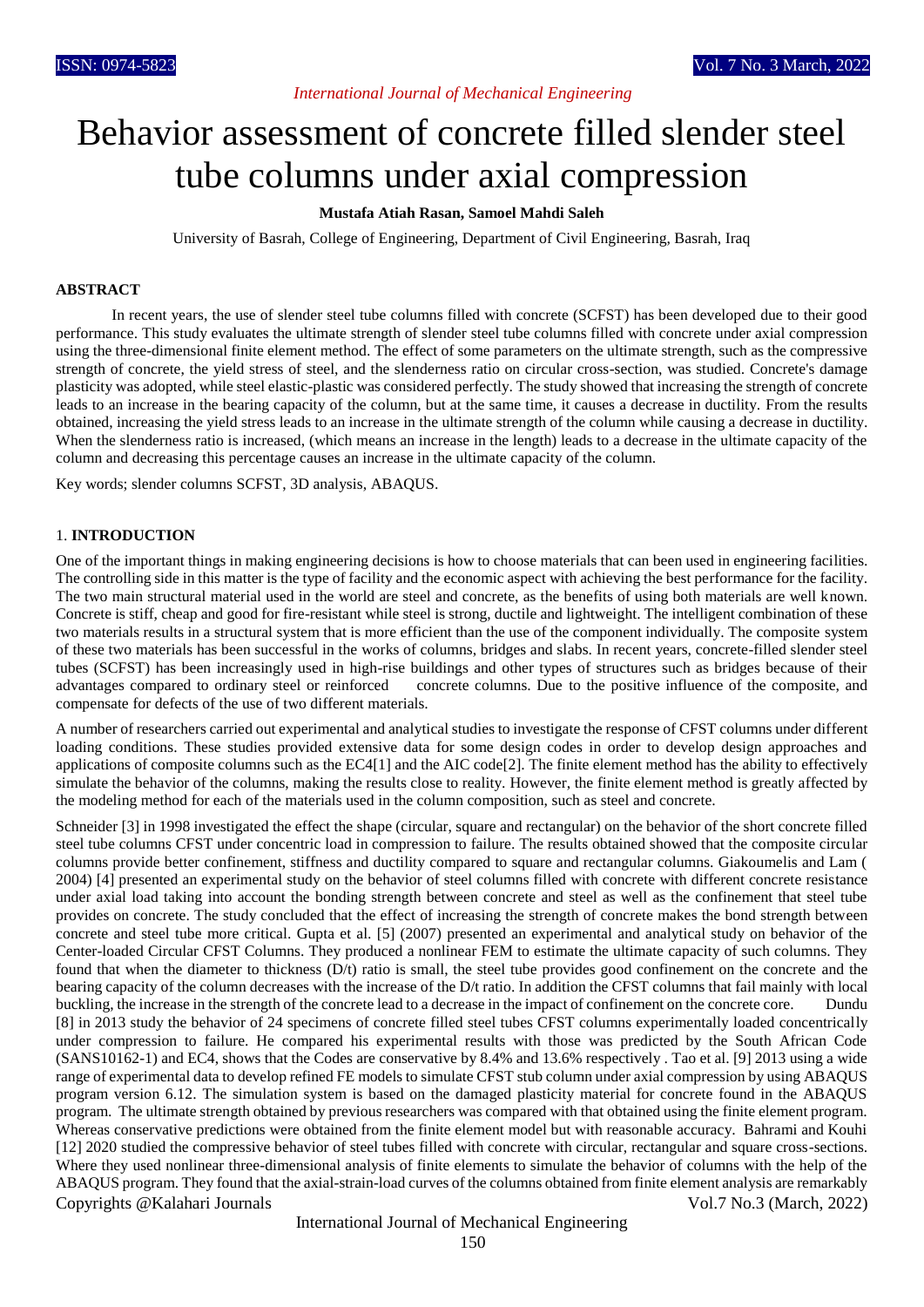close to the experimental tests. Saleh and Al-abboodi [13] 2021 studied three-dimensional finite element analysis to assess the response of stub columns when subjected to axial stress using the ABAQUS program. The effect of some parameters of concrete and steel tube confinement has been verified numerically. Eighty columns equally divided into circular and square cross sections were used in the analysis under axial compression. The parameters that taken into account in the nonlinear analysis were the concrete strength, the yield stress of steel, the thickness of the steel tube, and cross-sectional shape (circular and square). All columns were of the same diameter, which is 125 mm, with two values of D/t ratio of 25 and 50.

It was noted that there is very rare research on slender steel tube columns filled with concrete, which made obtaining accurate information few. In the current study, the three-dimensional finite element method was used to assess the strength of a slender steel tube column filled with concrete under axial pressure using the ABAQUS software.

# **2. FINITE ELEMENT MODELLING AND VERIFICAT**

#### **2.1 General**

In this study, the nonlinear analysis of the finite elements of slender steel tube columns filled with concrete was studied using the ABAQUS software version 2019. The steel tube is modeled using 4 nodes of shell elements. It was decided to use the S4R elements, a four-node component, for the general purpose of the shell element and to reduce the degree of integration. While concrete is modeled using 3D- 8 nodes soled elements. The solid elements used in the concrete model were C3D8R, an 8-node for the element with a reduced first integration rank. Several tries was made to select the size of mesh by comparing the results with experimental ones. A fixed size of the mesh was used in present study is 21mm for D(diameter) equal to 150mm and 40mm for D equal to 250mm . The meshing samples for circular columns shown in fig.1 The concept of surface-to-surface contact, presented by Tao et al. (2011)[7], has been used to simulate the interaction between the concrete and steel. The default friction model in ABAQUS was selected as a friction coefficient equal to 0.6. In addition, the shear stress is scheduled to be the connection between the concrete and the steel tube, which is like the conduct of the connection between concrete and normal reinforcement.



Figure 1. Sample mesh for circular SCFST column

It was decided to use hard-contact to model the normal behavior of the steel-concrete interface and the default friction model of ABAQUS .The hard contact relationship reduces the penetration of the slave surface into the master surface at the constraint location and does not allow the transfer of tensile stress across the interface as shown in figure 2.



Figure 2. Sample hard contact between surfaces.

Copyrights @Kalahari Journals Vol.7 No.3 (March, 2022)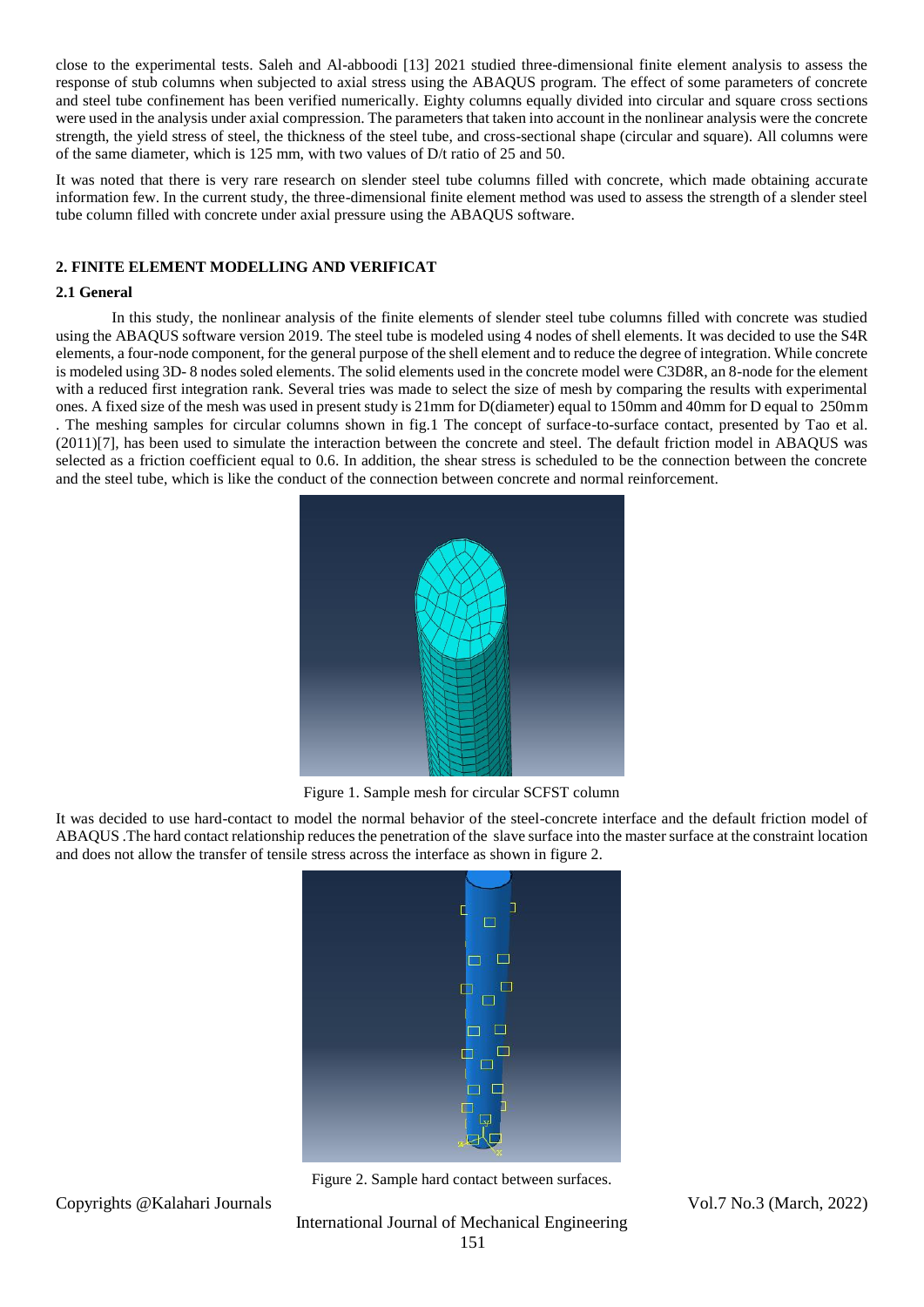# **2**.**2. Material Modelling**

In the current study, the constitutive behavior of the steel was considered as an elastic perfectly plastic material, with a modulus of elasticity equals to 200 GPa and a Poisson's ratio of 0.3. The Concrete damaged plasticity (CDP's) model was adopted to model the concrete material. The empirical formula recommended by ACI 318 (2011) to calculate the modulus of elasticity of the concrete, which is a function of the concrete compressive strength (f'c) as follows:

*Ec=4700*√′ **------------------------------------------**

Where f'c in MPa

Poisson's ratio of 0.2 for concrete. Given that the SCFST columns are axially loaded, the concrete expands laterally, but the presence of steel on the outer perimeter provides confinement to the concrete core and prevents this expansion. Because of this confinement on the concrete core, an increase in strength and ductility can be generated. The constitutive stress-strain relationship of concrete and corresponding parameters of the damaged concrete model was considered as suggested by Tao et al. 2013 [9].

## **2.3 Loading and Boundary Conditions**

For the boundary conditions, most researchers used end plates when testing SCFST columns to minimize any effect on the end condition, Therefore, it is appropriate to use the clamping of the ends at the lower and upper surfaces of the structural member. The lower surface of the column is modeled as fixed and there are no transmissions towards X, Y, Z-axes. The upper surface is fixed to x and z and allows vertical movement towards the Y during loading. Displacement control mode was considered to simulate the applied axial compression at the top end of the modelled SCFST columns.

## **2.4 Validation of finite element software (ABAQUS 19)**

In order to confirm that the finite element method using the ABAQUS software gives the best results for the maximum axial load and displacement of the CFST columns. It must be ensured that the ABAQUS program for the finite elements gives results identical to the experimental results before going to the modeling and giving results and recommendations. For this reason, through an extensive search of the previous literature, different researchers studied 16 models and similar models are made in the ABAQUS software for circular, square and rectangular sections. The verification of their results was compared and the results obtained were summarized in Table No. 1. The same parameters that were used in the practical and experimental tests were used in the ABAQUS program. As shown in a table, the maximum load was extracted using the ABAQUS program and those results were compared with the previous results. We also noted that the maximum load was calculated in two ways, by the method of finite elements and experimental methods, and the results were identical in a very large percentage.

| No.            | Researcher        | Dimensions mm |         |                | $F^{\prime}c$ | Fy    | Load KN       | Load KN | PA/Pt    |
|----------------|-------------------|---------------|---------|----------------|---------------|-------|---------------|---------|----------|
|                |                   | L             | D or B  | $\overline{T}$ | MPa           | MPa   | <b>ABAQUS</b> | test    |          |
| $\mathbf{1}$   | Dundu             | 1500          | 114.85  | 3              | 32            | 355   | 768.11        | 690     | 1.11277  |
| $\overline{2}$ | Dundu             | 1000          | 114.85  | 3              | 32            | 355   | 773.08        | 805.56  | 0.9596   |
| 3              | Abdulaziz         | 1500          | 153.6   | 3              | 16            | 239   | 1030          | 1126.96 | 0.91400  |
| 4              | Ammar             | 1000          | 160     | 2.8            | 30            | 368   | 1229.13       | 1340    | 0.91726  |
| 5              | Ammar             | 1500          | 160     | 2.8            | 30            | 368   | 1220          | 1290    | 0.94573  |
| 6              | Walter            | 1143          | 114.3   | 3.35           | 32.7          | 287.3 | 681.276       | 596.583 | 1.14196  |
| $\overline{7}$ | Walter            | 1143          | 114.3   | 3.35           | 58.7          | 287.3 | 713           | 607.44  | 1.17380  |
| $\overline{8}$ | Walter            | 800           | 114.3   | 3.35           | 32.7          | 287.3 | 904.907       | 812.765 | 1.11336  |
| 9              | Guanguan          | 1600          | 110*150 | 2.92           | 69.6          | 340.7 | 1570          | 1661.56 | 0.9449   |
| 10             | Guanguan          | 1600          | 1108150 | 2.92           | 69.6          | 340.7 | 1630          | 1580    | 1.01316  |
| 11             | Mohanad           | 2800          | 134*134 | 3              | 65            | 269   | 1230          | 1054    | 1.1668   |
| 12             | Tao Zahang        | 1200          | 150     | 1,2            | 32.9          | 375   | 847.576       | 885.542 | 0.95712  |
| 13             | Yonas             | 4500          | 155.4   | 2.7            | 50            | 355   | 1210          | 1220    | 0.99180  |
| 14             | Yonas             | 6000          | 159     | 4.5            | 50            | 355   | 1540          | 1349.88 | 1.14084  |
| 15             | E. K.<br>Mohanraj | 900           | 76      | 3              | 25            | 260   | 312           | 265.789 | 1.174084 |
| 16             | E. K.<br>Mohanraj | 900           | 76      | $\overline{2}$ | 25            | 260   | 287.176       | 271.05  | 1.059483 |

Table 1. Validations of ABAQUS on experimental results

Copyrights @Kalahari Journals Vol.7 No.3 (March, 2022)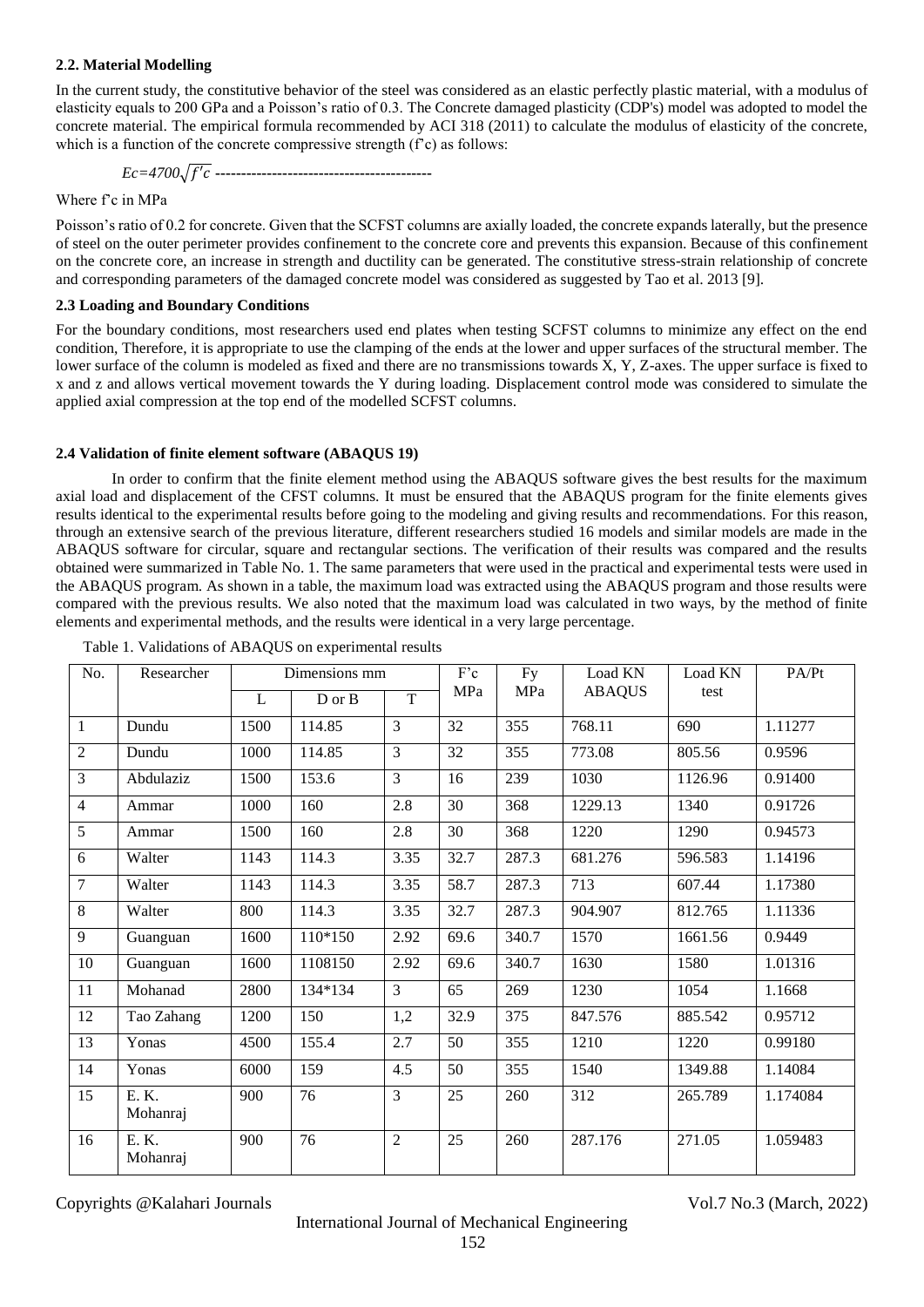#### **3. RESULTS AND DISCUSSION**

The assessment of the slender concrete filled steel tubes SCFST columns were adopted by taking different parameters that may effect on the behavior and strength of such columns. These parameters were divided as geometric properties and material properties. In this study, ABAQUS (version 19) program has been used to model 96 circular specimens loaded to failure under axial compression. The concrete compressive strength  $(fc')$ , the steel yield stress  $(fy)$ , the steel tube wall thickness  $(t)$  and slenderness ratio were considered the main parameters. The thickness of steel tube was selected as 4mm, while the length 1500mm, 2500mm and 3500mm.The diameter of circular section is selected as150mm and 250mm as shown in table 2. The figure 3. shows the dimensions for circular sections. In addition, material properties of concrete and steel as shown in table 3.



Figure 3. Schematic view of the cross-sections columns models

| Steel tube | Dimensions in mm |             |          |  |  |  |
|------------|------------------|-------------|----------|--|--|--|
|            | D outer          | Thickness t | Length L |  |  |  |
| circular   |                  |             | 1500     |  |  |  |
| section    | 150              | 4           | 2500     |  |  |  |
|            |                  |             | 3500     |  |  |  |
| circular   |                  |             | 1500     |  |  |  |
| section    | 250              | 4           | 2500     |  |  |  |
|            |                  |             | 3500     |  |  |  |

|  | Table 2. Geometric properties of slender CFST columns. |  |  |  |  |
|--|--------------------------------------------------------|--|--|--|--|
|--|--------------------------------------------------------|--|--|--|--|

| Table 3 material properties of concrete and steel |  |
|---------------------------------------------------|--|
|---------------------------------------------------|--|

|         |                             | Concrete | <b>Steel</b>      |        |        |                |
|---------|-----------------------------|----------|-------------------|--------|--------|----------------|
| f'c MPa | Ft MPa                      | Ec GPa   | Poison's<br>ratio | Fy MPa | Es GPa | Poison's ratio |
| 20      | $\mathcal{D}_{\mathcal{L}}$ | 21.019   | 0.2               | 235    | 200    | 0.3            |
| 30      | 3                           | 25.743   | 0.2               | 275    | 200    | 0.3            |
| 45      | 4.5                         | 31.529   | 0.2               | 355    | 200    | 0.3            |
| 60      | 6                           | 36.406   | 0.2               | 425    | 200    | 0.3            |

# **3.1 Modes of failure**

Different failure patterns were observed for the analyzed SCFST columns depending on the geometric and material properties of these columns. Figure 4-a shows the mode of failure of the circular SCFST column of slenderness ratio 40 with the compressive strength of concrete 20 MPa and steel yield strength 235 MPa. It was noted that the failure mode is characterized by the global buckling at the mid-height of the column. However, this buckling is not large, but rather like a small wave. When using concrete strength 60 MPa with the same previous parameters, the failure mode was in the form of a local buckling near the end of the column,

Copyrights @Kalahari Journals Vol.7 No.3 (March, 2022)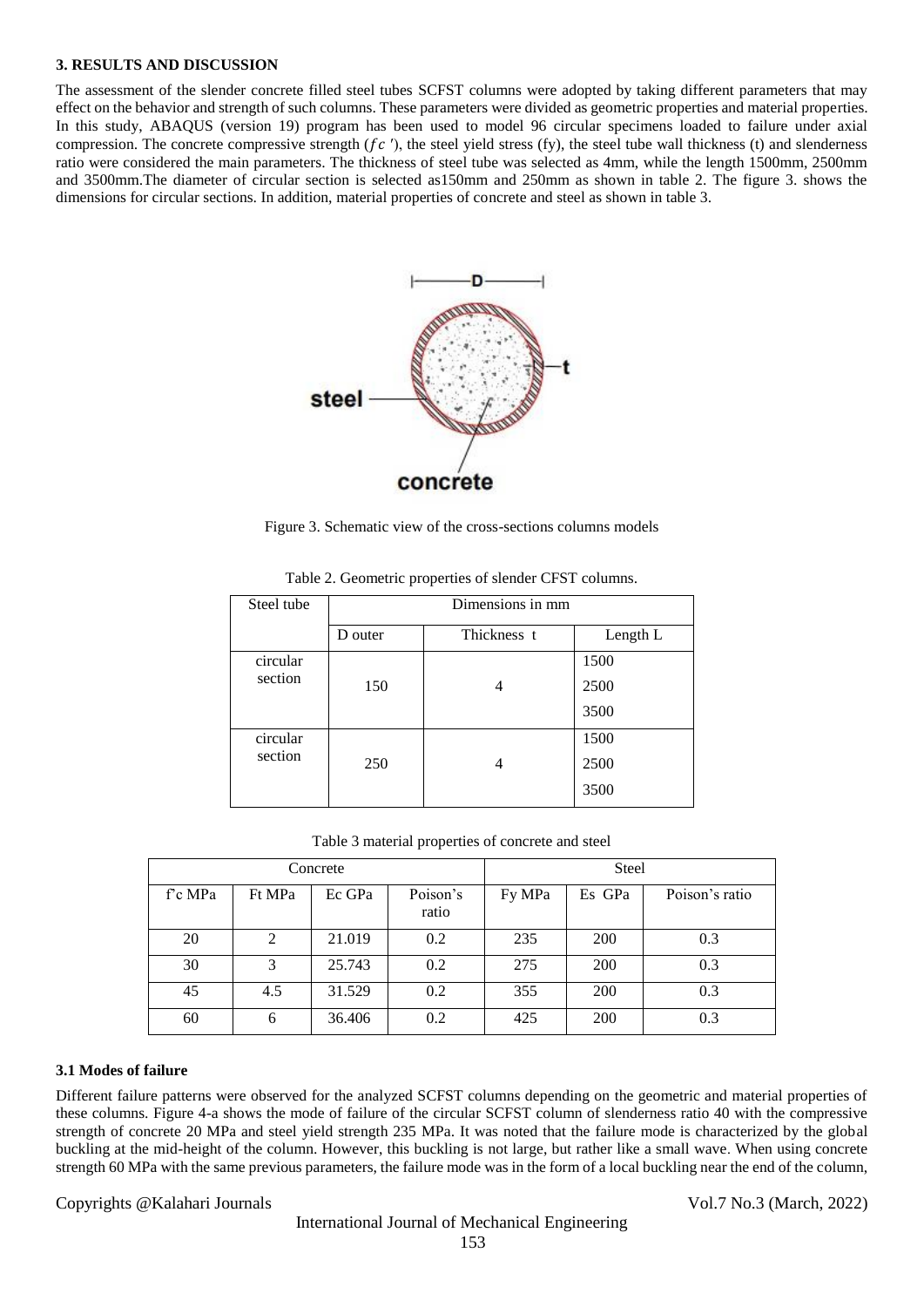as shown in Figure 4-b. For SCFST columns having a slenderness ratio of about 66.67(D=150mm, L=2500mm) with a concrete compressive strength 20 MPa and yield strength of steel 235 MPa.. It is observed that the failure mode is a global buckling at the middle of the column, as shown in Figure 5-a. This pattern is the same when using the same previous parameters except for the strength of concrete 60 MPa as shown in figure 5-b. This means that increased resistance to concrete does not change the form of failure in columns.



a- F'c=20 MPa b- fc=60 MPa

figure 4-circular with length=1500mm ,D=150mm, t=4mm,fy=235MPa,



a-circular with length=2500mm ,D=150mm, t=4mm,fy=235MPa, fc=20MPa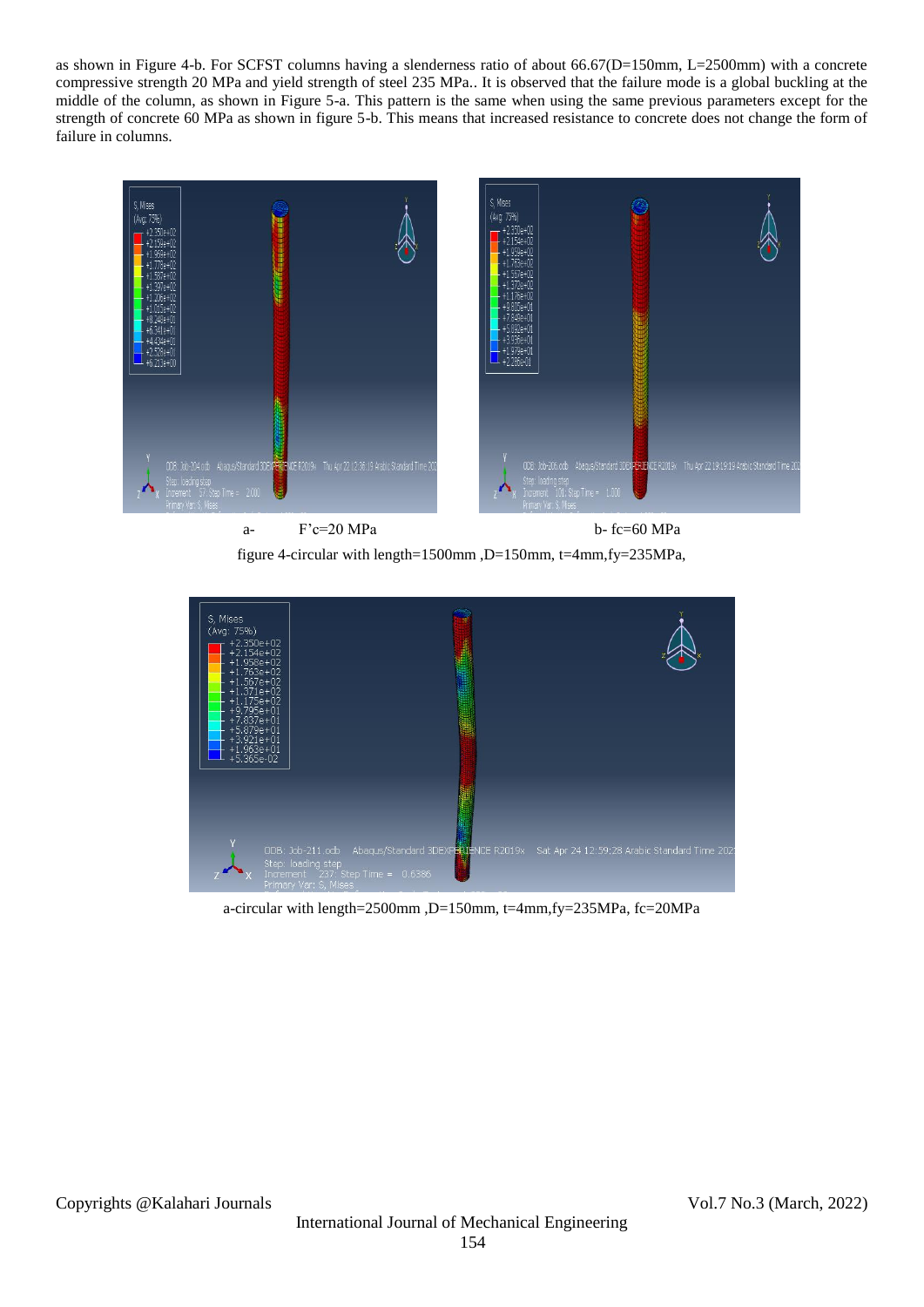

b-circular with length=2500mm ,D=150mm, t=4mm,fy=235MPa, fc=60MPa

figure 4 failure modes of SCFST colimns

# **3.2 Behavior Assessment of SCFST columns**

The present study focused on the behavior of SCFST columns for a circular and square cross-section. The columns are analyzed using the ABAQUS program. Modeling was validated compared to previous results and experiments. The consideration of a group of parameters was taken and influence statement on the behavior of SCFST columns under axial compression such as concrete strength and steel yield strength and other parameters. Through the current work, it was observed that increased concrete compressive strength has a positive impact on the capacity of the column. The impact of increased length is a negative effect on the column capacity. From the observation of figures 6, where the axial compression versus the axial displacement, as the shapes are similar until the ultimate load was reached. Then the difference can be clearly seen due to the influence of some parameters taken into consideration. At first elastic linear relationship, then followed by a non-linear relationship when the steel begins to yielding (Dundu2012) [8]. From these diagrams, it can be noted that columns with a length of 1500mm give higher ultimate capacity and greater ductility, and in general, the ductility decreases with increasing length for all columns.



D/t=62.5.5, fy=235MPa, L=2500mm, D=250 mm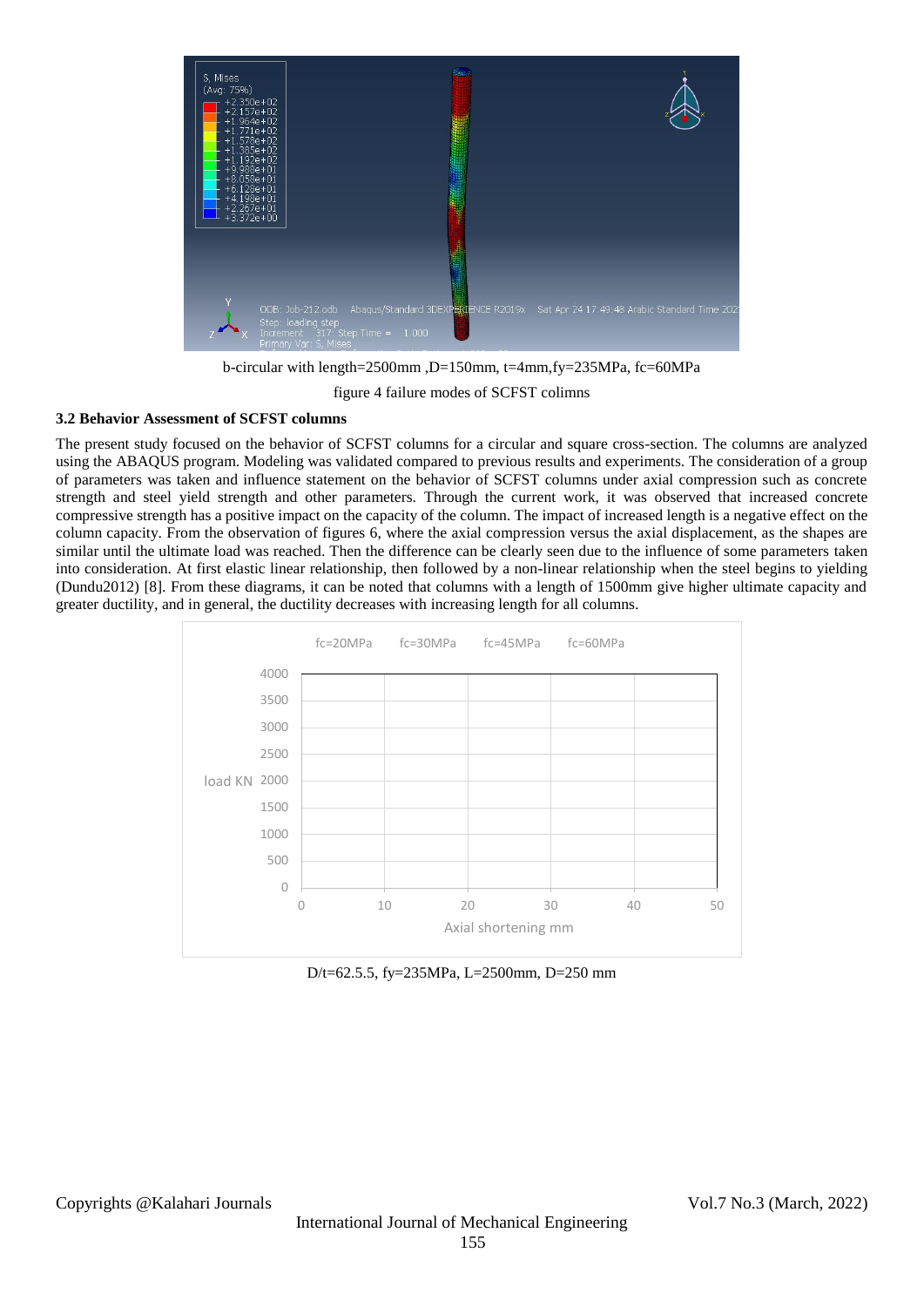

D/t=62.5.5, fy=235MPa, L=1500mm, D=150 mm

Fig. 6 Axial load – axial shortening relationships for analyzed circular SCFST columns

# **3.2.1 Ductility**

Ductility can be defined as the ability of structure to preserve the deformation behind the elastic limit at the same time, maintaining a sensible load carrying capacity to total failure. One of the methods used to determine ductility is the use of ductility index DI. A number of researchers have used the definition of ductility index based on load-deformation or load-axial strain curves. Tao et al. (1998) [14] suggested the definition of ductility as follow:

$$
DI = \frac{\varepsilon_{\text{ss}}\%}{\varepsilon_{\text{u}}}
$$
 ............................10

Where, DI=ductility index

 $\epsilon_{ss}$  = the strain when the load falls to 85% of the ultimate load

 $\mathcal{E}_{\mathfrak{u}} =$  is the strain at the ultimate load

Equation above was used to calculate ductility index in this research, and the results were tabulated in Tables 4-3, 4- 4, for different shapes and lengths.

It can be observed that the increase of concrete compressive strength produce a reduction in the SCFST columns ductility as shown in figure 7.



Fig. 7 concrete strength –ductility index of circular SCFST column with diameter=150mm, t=4mm, length=1500mm

Copyrights @Kalahari Journals Vol.7 No.3 (March, 2022)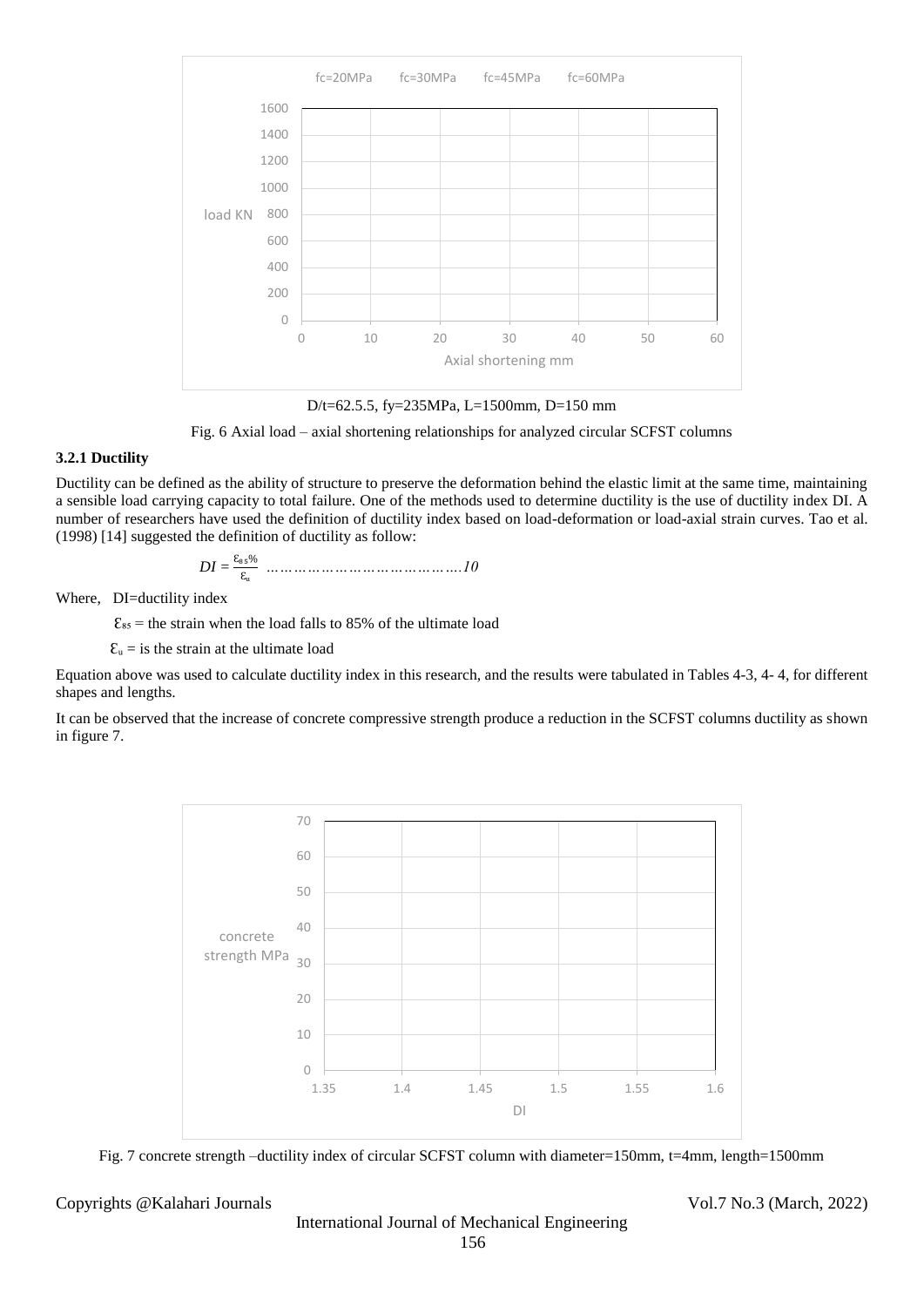| No.            | D/t  | Length mm | fy(MPa) | fc(MPa) | Load (KN) | DI     |
|----------------|------|-----------|---------|---------|-----------|--------|
| $\mathbf{1}$   |      |           |         | 20      | 873.4     | 1.57   |
| $\overline{c}$ |      |           |         | 30      | 1040      | 1.55   |
| 3              | 37.5 | 1500      | 235     | 45      | 1260      | 1.42   |
| $\overline{4}$ |      |           |         | 60      | 1480      | 1.376  |
| 5              |      |           |         | 20      | 956.5     | 1.8035 |
| 6              |      |           |         | 30      | 1050      | 1.4338 |
| $\tau$         | 37.5 | 1500      | 275     | 45      | 1360      | 1.229  |
| $\,$ 8 $\,$    |      |           |         | 60      | 1580      | 1.175  |
| $\overline{9}$ |      |           |         | 20      | 1130      | 1.285  |
| 10             |      |           |         | 30      | 1300      | 1.18   |
| 11             | 37.5 | 1500      | 355     | 45      | 1550      | 1.16   |
| 12             |      |           |         | 60      | 1650      | 1.1246 |
| 13             |      |           |         | 20      | 1250      | 1.275  |
| 14             |      |           |         | 30      | 1450      | 1.236  |
| 15             | 37.5 | 1500      | 425     | 45      | 1700      | 1.21   |
| 16             |      |           |         | 60      | 1930      | 1.0836 |
| 17             |      |           |         | 20      | 1890      | 2.71   |
| $18\,$         |      |           |         | 30      | 2350      | 1.81   |
| 19             | 62.5 | 1500      | 235     | 45      | 3090      | 1.754  |
| $20\,$         |      |           |         | 60      | 3730      | 1.69   |
| 21             |      |           |         | 20      | 2040      | 1.86   |
| 22             |      |           |         | 30      | 2510      | 1.70   |
| 23             | 62.5 | 1500      | 275     | 45      | 3230      | 1.68   |
| 24             |      |           |         | 60      | 3890      | 1.61   |
| 25             |      |           |         | 20      | 2360      | 2.085  |
| 26             |      |           |         | 30      | 2810      | 2.061  |
| 27             | 62.5 | 1500      | 355     | 45      | 3490      | 1.996  |
| 28             |      |           |         | 60      | 4200      | 1.93   |
| 29             |      |           |         | 20      | 2570      | 2.00   |
| $30\,$         |      |           |         | 30      | 3080      | 1.98   |
| 31             | 62.5 | 1500      | 425     | 45      | 3750      | 1.80   |
| 32             |      |           |         | 60      | 4430      | 1.797  |

From the comparison of Figures 7, we notice that the ductility in circular SCFST columns is higher, because circular columns provide better confinement on concrete core. It was noted that when using concrete compressive strength 20 MPa, it gives higher ductility when using concrete compressive strength 60 MPa while fixing other properties. When observing the results in Tables 4 noted that increasing the length of the SCFST columns leads to a decrease in ductility, and this is due to the columns with a length of 3500 mm, the effect of confinement is less than that of columns with a length of 1500 mm. Which causes a decrease in the ductility of those columns.

# **3.2.2 Load and Displacement**

The results shown in Figure 8 represent the relationship between load and vertical displacement for two samples of the models used in the research. It was noted that the load-displacement curves have three stages. In the first part of the curve, where the relationship is almost linear until it reaches to about 80% of the ultimate capacity of the column. After this stage, the second stage begins; the relationship is non-linear for the circular column and is clearly increasing until reaching the ultimate capacity of the column. The second stage begins when the stress in the concrete reaches the critical limit so that the lateral deformation of the concrete be hidden in the steel tube. Where the confining pressure provided by the steel tube is effective and this stage is called the stage of the initial stiffness of the specimens (Mohammed 2010) [6].In the last section of the curve, the steel tube begins to yield and the axial strength of the specimen starts to decrease gradually with respect to the circular SCFST column. That distinguishes the last part of the curve is that the axial strength is a function of the concrete compressive strength, the thickness of the steel pipe, and the slenderness ratio.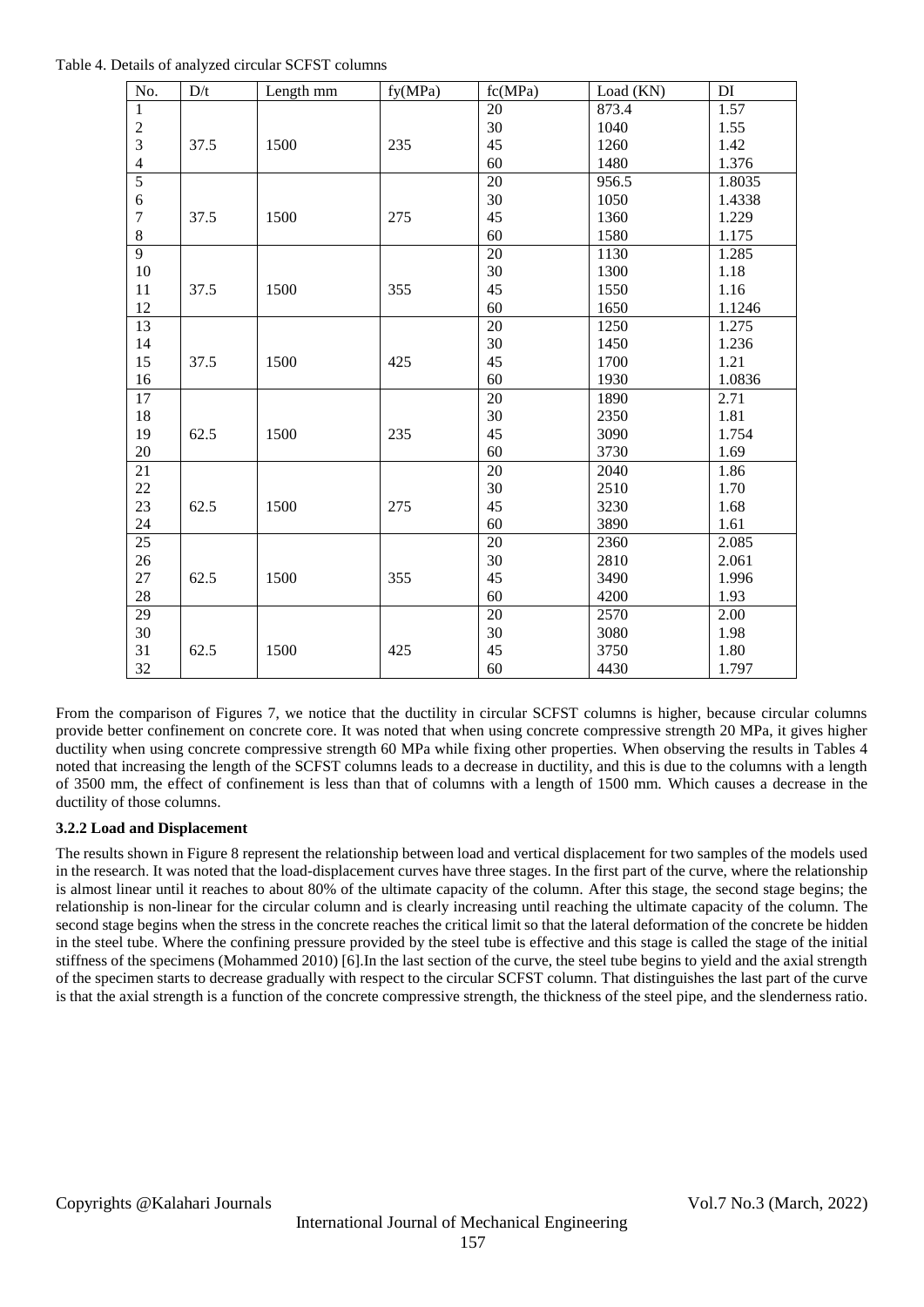

Load-displacement for circular SCFST column with L=1500mm, D=150mm, t=4mm



Load-displacement for circular SCFST column with L=3500mm, D=250mm,t=4mm

Fig.8

# **3.3 Strength assessment of slender SCFST columns**

Many parameters effect on strength of SCFST columns. The variation of SCFST columns ultimate strength with the various adopted parameters are showing in the following:

# **3.3.1 Effect of steel yield strength**

It was noted that there was an increase in the bearing of the CFST column when the yield strength of steel is increase. From observed the results shown in table 4 for circular SCFST column, it was noted that with D/t equal to 37.5(where D is the diameter of the column and (t) thickness of steel wall) and compressive strength of concrete 20 MPa. The ultimate capacity of column increase about by 31% when the steel yield strength increase from 235 to 425 MPa. . However, the increase percentage reaches to 24% when concrete strength 60 MPa. . When use D/t=62.5 for same properties of the column expected the diameter of the column (250mm) the ultimate capacity increase about by 26% when increase the yield strength of steel from 235 to 425 MPa .

# **3.3.2 Effect of concrete strength**

Four values of concrete compressive strength ranging from 20 to 60 MPa were used to examine the columns under the same conditions to show the effect of this parameter on the ultimate capacity of SCFST columns. It can be seen from tables 4 that the ultimate capacity of SCFST columns increase when the concrete strength is increased. It was noted that when concrete compressive

# Copyrights @Kalahari Journals Vol.7 No.3 (March, 2022)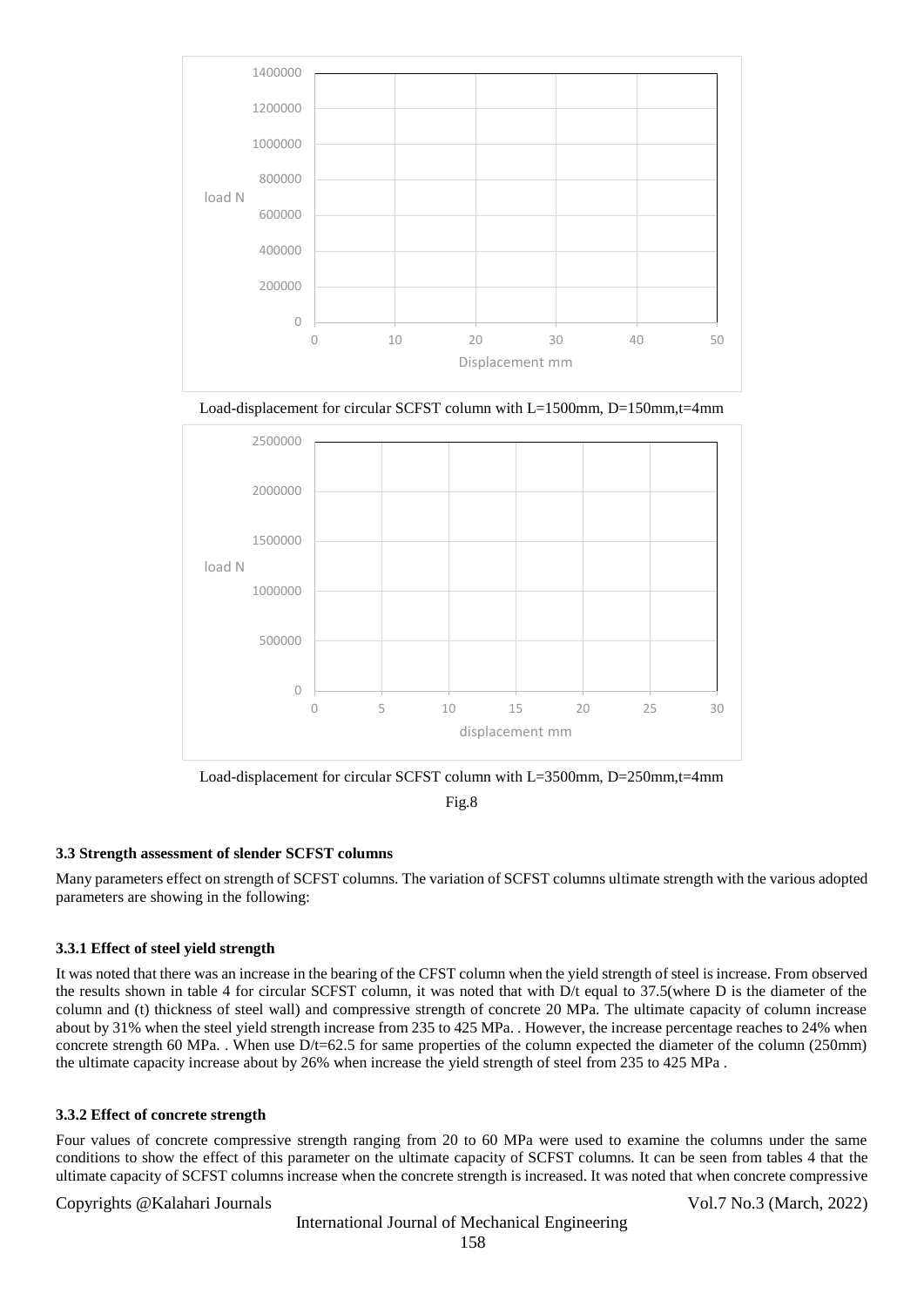strength increased from 20 to 60 MPa for circular SCFST column w slenderness ratio  $D/t=37.5$  and steel yield strength 235 MPa the ultimate capacity increased about by 40%. For the same column with the same properties but using the yield strength of steel 425 MPa the ultimate capacity of column increased about by 35%. When using D/t=62.5 and steel yield strength 235 MPa the ultimate capacity of SCFST column increase about by 50% when concrete strength increased from 20 to 60 MPa. For the same condition but using steel yield, strength 425 MPa the ultimate capacity increased about by 42%. Concluding from that the increasing in concrete strength gives a good increasing ratio in the column capacity.

# **3.3.3 Effect of slenderness ratio on ultimate capacity**

In this section, the effect of slenderness ratio on the ultimate capacity of steel tube columns filled with concrete SCFST was investigated. Through the results obtained in this research which shown in tables 5 that increasing the length( increasing the slenderness ratio) leads to reduce in the ultimate capacity of the SCFST column, and vice versa, the reduce the length (reduce the slenderness ratio) causes increase in the ultimate capacity of the column under the same conditions and properties.

| No.              | $D$ mm | $L_{mm}$ | Slenderness ratio | fy MPa | f'c MPa         | Load                       | $D=250$ mm, t=4mm |         |
|------------------|--------|----------|-------------------|--------|-----------------|----------------------------|-------------------|---------|
|                  |        |          | λ                 |        |                 | $\mathop{\rm KN}\nolimits$ | λ                 | Load KN |
| $\,1$            |        |          |                   |        | 20              | 873.4                      |                   | 1890    |
| $\overline{c}$   |        |          |                   |        | 30              | 1040                       |                   | 2350    |
| 3                | 150    | 1500     | 40                | 235    | 45              | 1260                       | 24                | 3090    |
| $\overline{4}$   |        |          |                   |        | 60              | 1480                       |                   | 3730    |
| 5                |        |          |                   |        | 20              | 956.5                      |                   | 2040    |
| $\sqrt{6}$       |        |          |                   |        | 30              | 1050                       |                   | 2490    |
| $\boldsymbol{7}$ | 150    | 1500     | 40                | 275    | 45              | 1370                       | 24                | 3230    |
| $\,$ 8 $\,$      |        |          |                   |        | 60              | 1580                       |                   | 3890    |
| $\overline{9}$   |        |          |                   |        | $\overline{20}$ | 1130                       |                   | 2360    |
| $10\,$           |        |          |                   |        | 30              | 1300                       |                   | 2810    |
| 11               | 150    | 1500     | 40                | 355    | 45              | 1540                       | 24                | 3490    |
| 12               |        |          |                   |        | 60              | 1650                       |                   | 4200    |
| 13               |        |          |                   |        | 20              | 1250                       |                   | 2570    |
| 14               |        |          |                   |        | 30              | 1450                       |                   | 3080    |
| 15               | 150    | 1500     | 40                | 425    | 45              | 1700                       | 24                | 3760    |
| 16               |        |          |                   |        | 60              | 1930                       |                   | 4430    |
| $17\,$           |        |          |                   |        | 20              | 741.5                      |                   | 1860    |
| 18               |        |          |                   |        | $30\,$          | 970                        |                   | 2230    |
| 19               | 150    | 2500     | 66.67             | 235    | 45              | 1120                       | 40                | 2970    |
| $20\,$           |        |          |                   |        | 60              | 1360                       |                   | 3680    |
| 21               |        |          |                   |        | 20              | 946                        |                   | 2010    |
| $22\,$           |        |          |                   |        | 30              | 1070                       |                   | 2520    |
| 23               | 150    | 2500     | 66.67             | 275    | 45              | 1350                       | 40                | 3100    |
| $24\,$           |        |          |                   |        | 60              | 1480                       |                   | 3950    |
| $25\,$           |        |          |                   |        | 20              | 1070                       |                   | 2280    |
| $26\,$           |        |          |                   |        | 30              | 1220                       |                   | 2660    |
| 27               | 150    | 2500     | 66.67             | 355    | 45              | 1460                       | 40                | 3500    |
| $28\,$           |        |          |                   |        | 60              | 1770                       |                   | 4280    |
| 29               |        |          |                   |        | $\overline{20}$ | 1100                       |                   | 2610    |
| $30\,$           |        |          |                   |        | 30              | 1360                       |                   | 2870    |
| 31               | 150    | 2500     | 66.67             | 425    | 45              | 1680                       | 40                | 3680    |
| 32               |        |          |                   |        | 60              | 1920                       |                   | 4500    |
| 33               |        |          |                   |        | 20              | 609                        |                   | 1850    |
| 34               |        |          |                   |        | 30              | 1010                       |                   | 2140    |
| 35               | 150    | 3500     | 93.3              | 235    | 45              | 1050                       | 56                | 3080    |
| 36               |        |          |                   |        | 60              | 1190                       |                   | 3790    |
| 37               |        |          |                   |        | 20              | 923                        |                   | 1990    |
| 38               |        |          |                   |        | 30              | 1020                       |                   | 2470    |
| 39               | 150    | 3500     | 93.3              | 275    | 45              | 1130                       | 56                | 3120    |
| 40               |        |          |                   |        | 60              | 1340                       |                   | 3940    |

Table 7 results of analyzed circular SCFST columns

Copyrights @Kalahari Journals Vol.7 No.3 (March, 2022) It was noted from the results of circular SCFST columns shown in table 5. That the use of yield strength of steel 235 MPa and compressive strength of concrete 20 MPa and the thickness of steel tube wall is 4 mm, increasing the slenderness ratio from 40 to 93.3 leads to a decrease in the ultimate capacity of the column about 30%. When the strength of concrete is increased to 60 MPa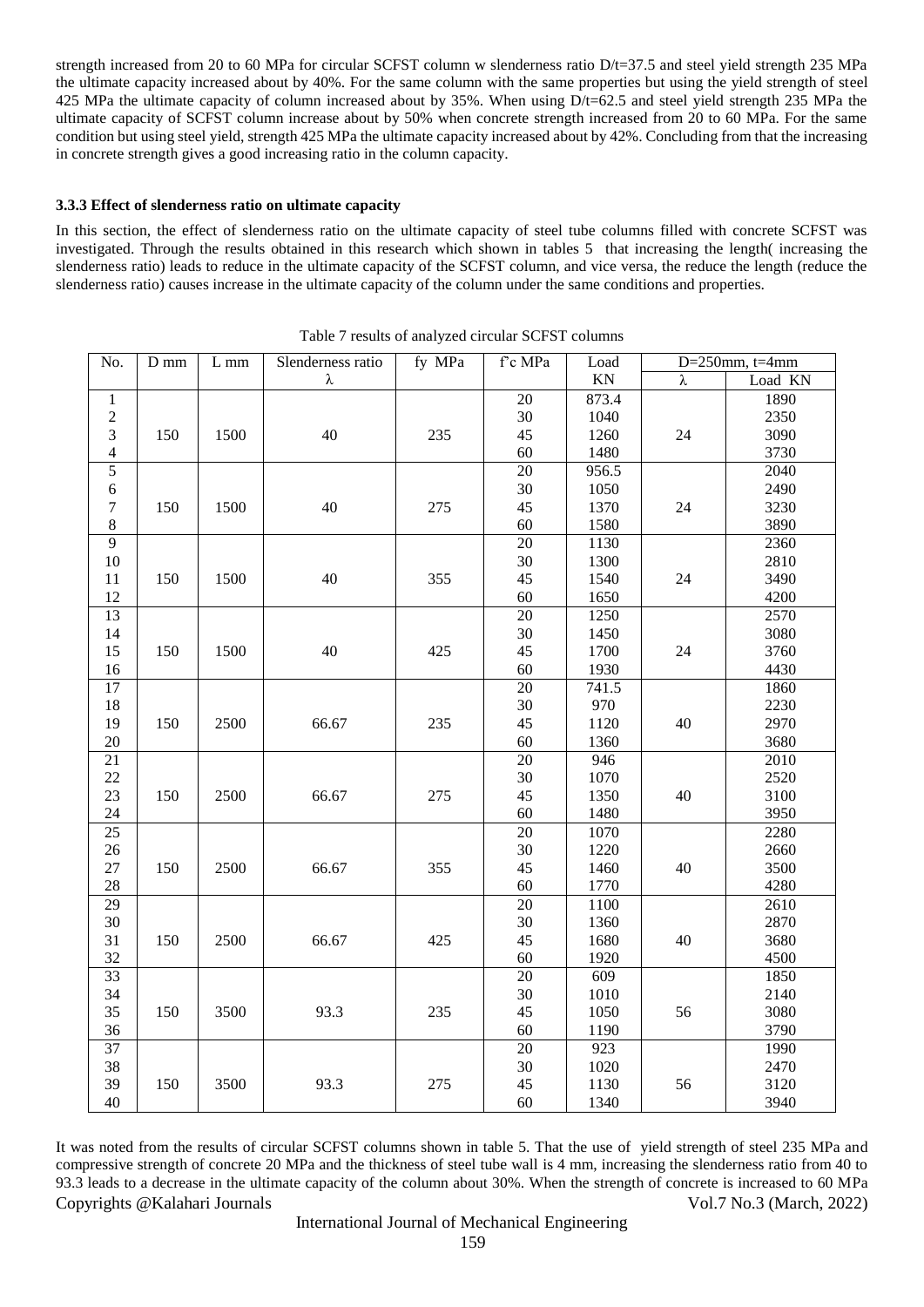with use the same previous properties, the amount of decrease in the ultimate capacity of column reaches about 20%. When changing the yield strength of steel to 425 MPa and concrete strength 20 MPa, the ratio of decreased in the bearing capacity of the column does not exceed 4%. However, when the diameter of the column have been increased to 250 mm with use the same previous characteristics, the decrease is very small and cannot be taken into account, where it does not exceed 1%. It was noted that there is a decrease in the ultimate capacity of the column when the slenderness ratio increases.

# **3.3.4 Effect of thickness steel tube (D/t ratio**)

Two steel tube wall thickness were adopted in the present study for all the modeled SCFST columns. For circular SCFST column when using the yield strength of steel 275 MPa and compressive strength of concrete 60 MPa with changing the D/t ratio from 75 to 37.5 the increasing ratio of the ultimate capacity about by 14%. When using the same properties but with yield strength of steel 355 MPa the increasing ratio in the ultimate capacity about 12%. The figure 9 shows the effect of increasing the thickness of steel tube for circular SCFST column. This indicates that increasing the amount of steel at the outer circumference of the column leads to an increase in column capacity. Thus, it provide better confinement of the concrete core and enhances the strength of the concrete, and leads to an increase in the bearing capacity of the column.



Figure 9 the effect of thickness on the ultimate capacity of circular SCFST column with L=1500mm, D=150mm, fy=275MPa, fc=60M

# **4.2 Conclusion**

A simplified and reasonable finite element model of steel tube columns filled with concrete to investigate and verify the bearing capacity of the column using FE software and accordingly the effect of geometric nonlinearity was taken into consideration. The results obtained from finite element analysis were validated by the results obtained from previous researches, where the bearing capacity of the column is reasonably and acceptable.

From the results of this research, the following conclusions were drawn:

- 1- The failure mode a largely global buckling with no sign of local buckling. The pattern failure was due to the slenderness ratio is big for columns.
- 2- The increased of concrete strength caused an increased in the ultimate strength of the SCFST columns, but the ductility reduction with increased the concrete strength.
- 3- The increased of steel yield strength leads to increase the ultimate capacity of the SCFST columns.
- 4- The increased the amount of steel at the outer circumference of the column leads to an increased the ultimate capacity of the SCFST columns.in other hand the increased the D/t ratio leads to decreased the ultimate strength.
- 5- Circular columns with diameter of 250 mm and thickness of 4 mm gave higher strength than other dimension with the use the same lengths. This difference in bearing capacity is because the hoop stress and circumferential stress are higher which results in higher strength.
- 6- All the steel tube columns filled with concrete showed ductility, but the ductility was more noticeable in columns with length 1500mm comparison with length 3500mm when using a low strength of concrete.
- 7- In general, the slender CFST columns with a circular section showed higher ductility.
- 8- The increased of slenderness ratio leads to decreased the ductility for circular SCFST columns.